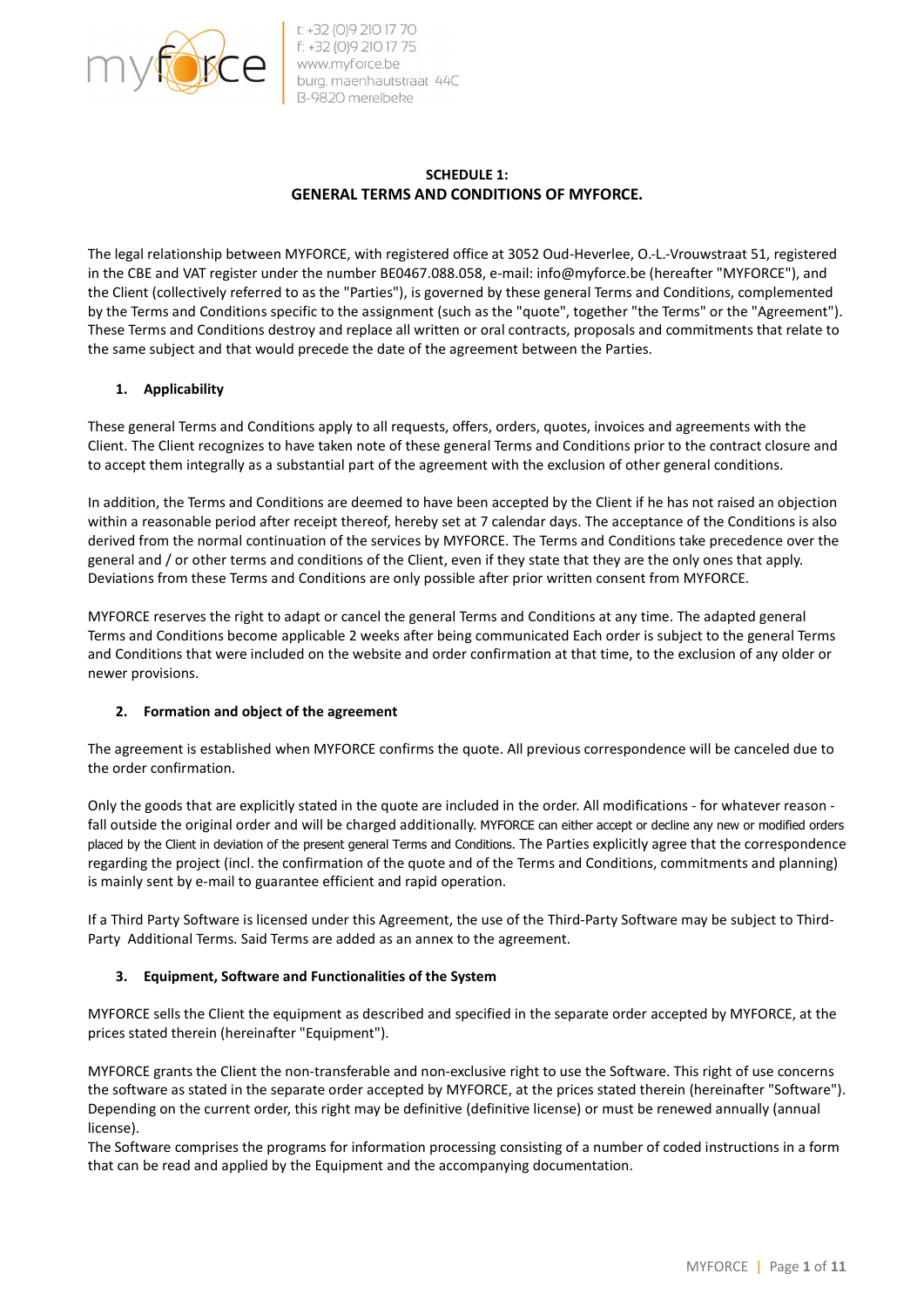

The Equipment and Software described in the order, as well as later added, are hereinafter collectively also referred to as the "System".

MYFORCE declares that the System can perform the functions described in the product specifications for each individual part of the System as stated in the order.

#### 4. Prices

All prices quoted by MYFORCE are exclusive the Value Added Tax (VAT), or any other applicable tax or any tax that would replace the VAT in the course of the Agreement, and exclusive transport-, travel- and hotel accommodation-costs outside of Belgium.

#### 5. Payment

For the amount to be paid, the Client will receive an invoice after delivery, without prejudice to MYFORCE's right to offer one or more provisionary invoices for payment in advance. Unless otherwise stipulated or in case of deviant expiry date stated on the invoice, the invoice must be paid within 30 calendar days after the invoice date. Provisionary invoices must be paid immediately.

Payments must be made without any discount or compensation after receipt of the invoice.

In the absence of payment on the due date, the Client will owe, legally and without any notice of default, a late payment interest determined in accordance with the law of 2 August 2002 on combating payment arrears in commercial transactions, increased by 2%, on all amounts due from the due date until full payment, whereby a started month will count as a full month, as well as a a flat-rate compensation of 10% on the amount of the outstanding invoices with a minimum of 500 EUR. All collection costs are also for the account of the negligent Client.

In so far as the Client fails to pay one or more outstanding invoices from MYFORCE, MYFORCE reserves the right to suspend further performance of the services until all outstanding invoices are settled (including the added interest for late payment) or, failing this, to determine the immediate termination of the agreement in accordance with Article 15 of these Terms and Conditions, and without prejudice to its right to claim full compensation in that case. In any case, the Client owes all amounts for the performances and expenses incurred by MYFORCE.

Any non-payment of an expired invoice also implies that all other invoices are chargeable to the same debtor. If explicit and written installment periods have been allowed by MYFORCE, the total sum still due is payable without further notice or notice of default as soon as one installment has not been observed. All payments are first charged on the interest already due. In the event of non-payment, all amounts due will be collected through legal channels.

Any protest regarding an invoice must be addressed to MYFORCE in writing by letter or e-mail within 14 calendar days after the invoice date. MYFORCE is entitled to transfer all claims it has against the Client to third parties, , but it will continue to guarantee the proper execution of these obligations. The Client is not entitled to transfer his rights and / or obligations to MYFORCE to third parties without prior written consent from MYFORCE.

### 6. Retention of title

Until after the Client has fully paid MYFORCE the amount owed, MYFORCE retains ownership of all Equipment and Software delivered by it, as security for the payment of everything that is due. The Client will therefore not be allowed to dispose of, lend, pledge or mortgage the Equipment and Software, nor rent or lend, as long as no full payment has been made. The System is provided with temporary software licenses. If the payment conditions under article 5 of these Conditions are not respected, while no formal protest in accordance with article 5 has been sent to MYFORCE, the software will be deactivated automatically. This rule will also apply to every annual renewal. When the amount due has been paid in full, the definitive licenses will be released. In the event of non-payment, the Client shall immediately enable MYFORCE to take back the Equipment and Software without further notice of default or judicial intervention being required.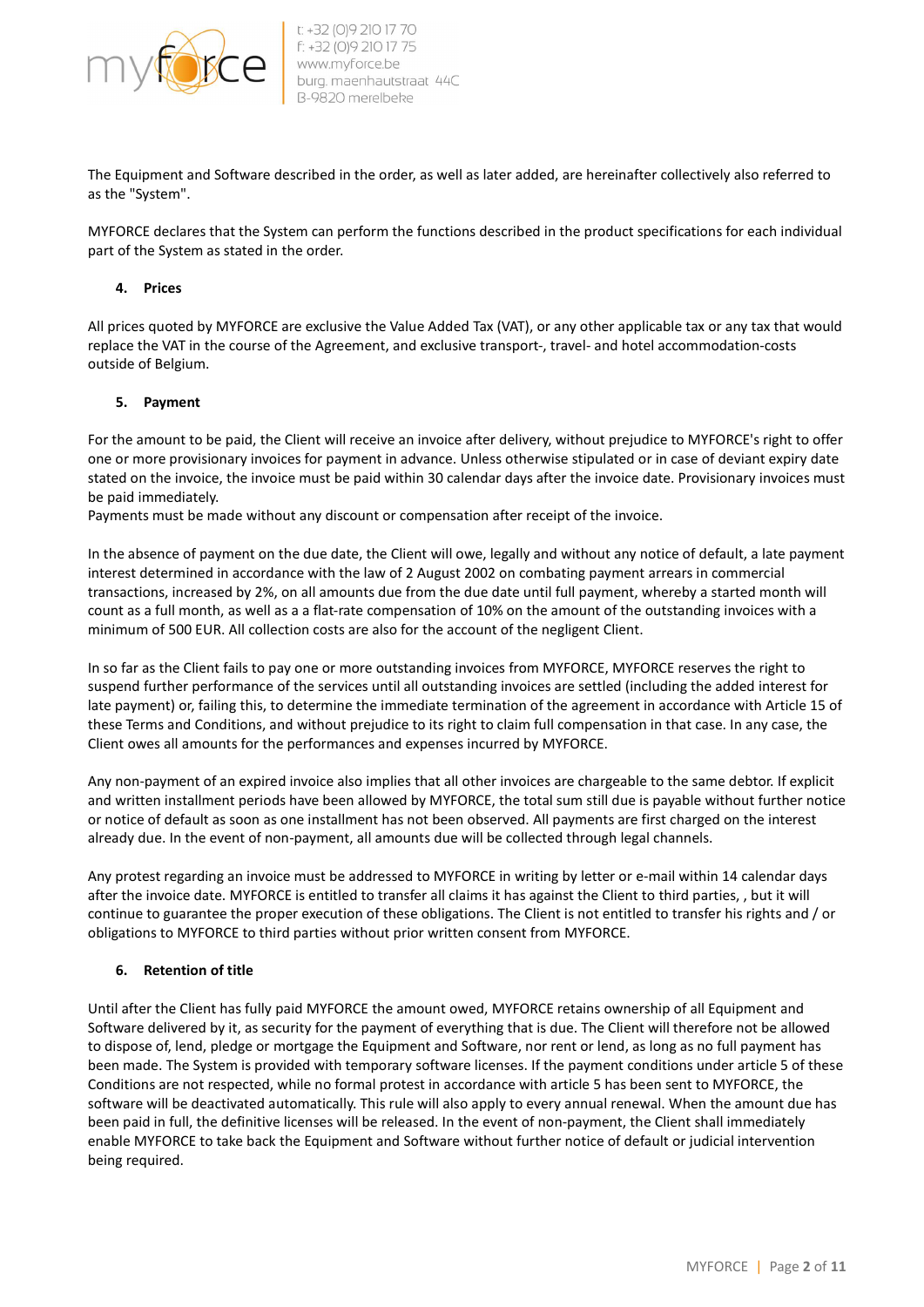

If the Equipment is installed in a building of which the Client is not the owner, if this building was given by the Client in a mortgage or if the Client's business was mortgaged, the Client is obliged to inform his creditor of the MYFORCE property rights to the Equipment.

Without prejudice to the above provisions, MYFORCE remains the owner of the Software at all times.

## 7. Delivery and installation

MYFORCE strives for the shortest possible delivery time and does everything possible to comply with the timing specified in the order. The mentioned delivery periods do not, however, give rise to an obligation of result on behalf of MYFORCE but only an obligation of best efforts. In so far as possible, MYFORCE will inform the Client in case the expected delivery date cannot be respected.

MYFORCE can under no circumstances be held responsible for a delivery that arrives later than expected, because of third parties, due to unforeseen circumstances or due to force majeure. MYFORCE is also not liable for delay or failure to deliver due to the fault of the carrier.

The Client must prepare the spaces where the System will be installed at its own expense and its own risk in accordance with the relevant MYFORCE installation instructions. A fast and stable remote access with complete control of the System is necessary to provide adequate support.

In so far as possible, the System will be installed immediately after delivery by MYFORCE in the presence of the Client in accordance with the current MYFORCE installation procedure.

After the completion of the installation procedure, the System will be deemed to be installed and accepted by the Client as evidence of which the Client will sign the installation report.

The Client is not entitled to use the System as long as the commissioning report and the End User License Agreement has not been signed by him.

If the Client, for any reason, requires a postponement of delivery, he will immediately inform MYFORCE of this. MYFORCE has the right to charge the Client for all costs related to such a delay, including costs of storage and possible transport.

### 8. Right of use of the Software

All Software provided by MYFORCE implies a right of use for the Client.

The Client acknowledges that the Software is exclusively the property of MYFORCE and recognizes the confidential character of the Software. The Client engages himself not to reproduce the Software unless with the agreement of MYFORCE, to treat the Software confidentially and not to give it to third parties and to take the necessary precautions towards their employees or contracting parties to be able to ensure they live up to the engagements of this article.

### 9. Risk

MYFORCE bears the risk for the System, also during transportation, until the System has passed the actual control of the Client or a third party engaged by him. The risk transfer of the goods thus takes place at the time of the installation of the System in accordance with the installation conditions. The Client is therefore not permitted to unpack the System upon receipt without prior consent from MYFORCE. If the Client does not adhere to this, the risk of transportation damage and loss will be borne by the Client.

### 10. Warranty

During a period of 12 months after commissioning, MYFORCE guarantees that the Equipment does not show any factory defects and / or material faults with normal usage. The Software is guaranteed to be conform to the product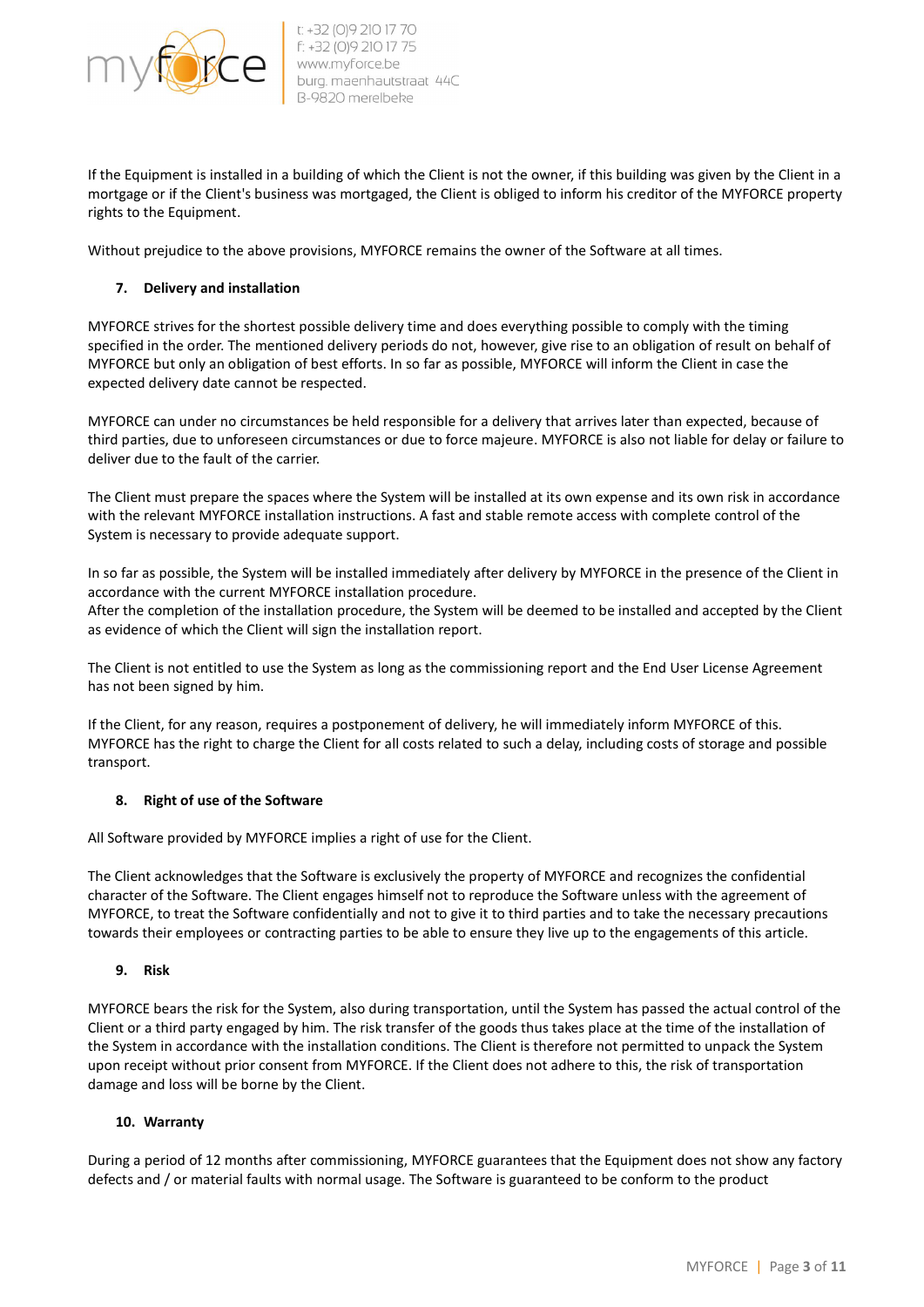

specifications stated on the order for a period of sixty days from the date of installation. This warranty means that the defects referred to will be remedied by MYFORCE at its expenses.

The warranty is void if the defects are caused directly or indirectly as a result of unauthorized changes made by the Client or a third party, improper or incorrect use, lack of normal maintenance, abnormal use, negligence, damage of any nature whatsoever or unauthorized attempts at repair by the Client or a third party commissioned by the Client.

The Client guarantees that the information essential for the proper execution of the assignment has been provided. MYFORCE cannot be held liable for damage caused by incompleteness or defect in the information provided by or on behalf of the Client.

The Client commits to inform MYFORCE in writing immediately and within twenty days of the commissioning of the System or after the discovery of the defect by the Client or after the Client could reasonably have discovered the defect or hidden defect in the Equipment or Software.

MYFORCE will never be bound by any obligations other than those described in this article.

### 11. Intellectual Property Rights

The delivery of products nor the provision of services by MYFORCE leads to any transfer of intellectual property rights to the Client. Unless explicitly agreed otherwise, designs, concepts, logos, images, manufacturing and manufacturing methodologies, (product) descriptions, data, product or company names, software, texts and the like that are developed and / or used by MYFORCE, in whatever form, are and remain property of MYFORCE, as well as any documentation that would be made available to the Client or published on the MYFORCE website. Publication or other forms of disclosure thereof is only possible after obtaining written permission from MYFORCE.

If the Client is sued by a third party on the basis of an (alleged) infringement by MYFORCE of a patent, copyright or other intellectual property right valid in Belgium, MYFORCE will defend the interests of the Client against such a claim in so far as the Client has notified MYFORCE of such claim within 14 days and in writing.

MYFORCE will hereby have the right to be assisted by counselors of its own choice and the Client commits to fully cooperate with these counselors.

If, as a result of an infringement, the Client is prohibited from using the System or any part thereof, MYFORCE will, at its own expense and depending on the circumstances, make the Client the same or similar System or a part thereof that is not considered as infringing, or take back the System against payment of the price paid for it, minus the normally applicable depreciation.

MYFORCE's liability for an infringement of intellectual property rights is explicitly and completely excluded if this infringement results from the use of the Equipment and / or Software with other Equipment or programs designed by others than MYFORCE, changes to the System by the Client or the use of the System in a manner that does not comply with the guidelines published by MYFORCE.

### 12. Liability

All liability of MYFORCE in the context of this Agreement, and unless otherwise specified, is expressly limited to the liability that is legally imposed, except for explicit commitments made by MYFORCE under the agreement between the Parties, in which case the liability of MYFORCE is limited to repairing the damage caused directly to the Client. This liability can never exceed the total amount of the fees that MYFORCE has received under the Agreement for the System during the last 12 months with a maximum of EUR 100.000.

MYFORCE is not liable for any material or physical damage, indirect damage (such as all financial or commercial losses and, in particular, the loss of profit, the increase in general costs, the loss of Client or savings, the disruption of the planning and the loss of data or software) or consequential damage suffered by the Client and / or his employees for whatever reason, including (not limited to) a shortcoming, negligence, error or serious error of MYFORCE or its employees or suppliers.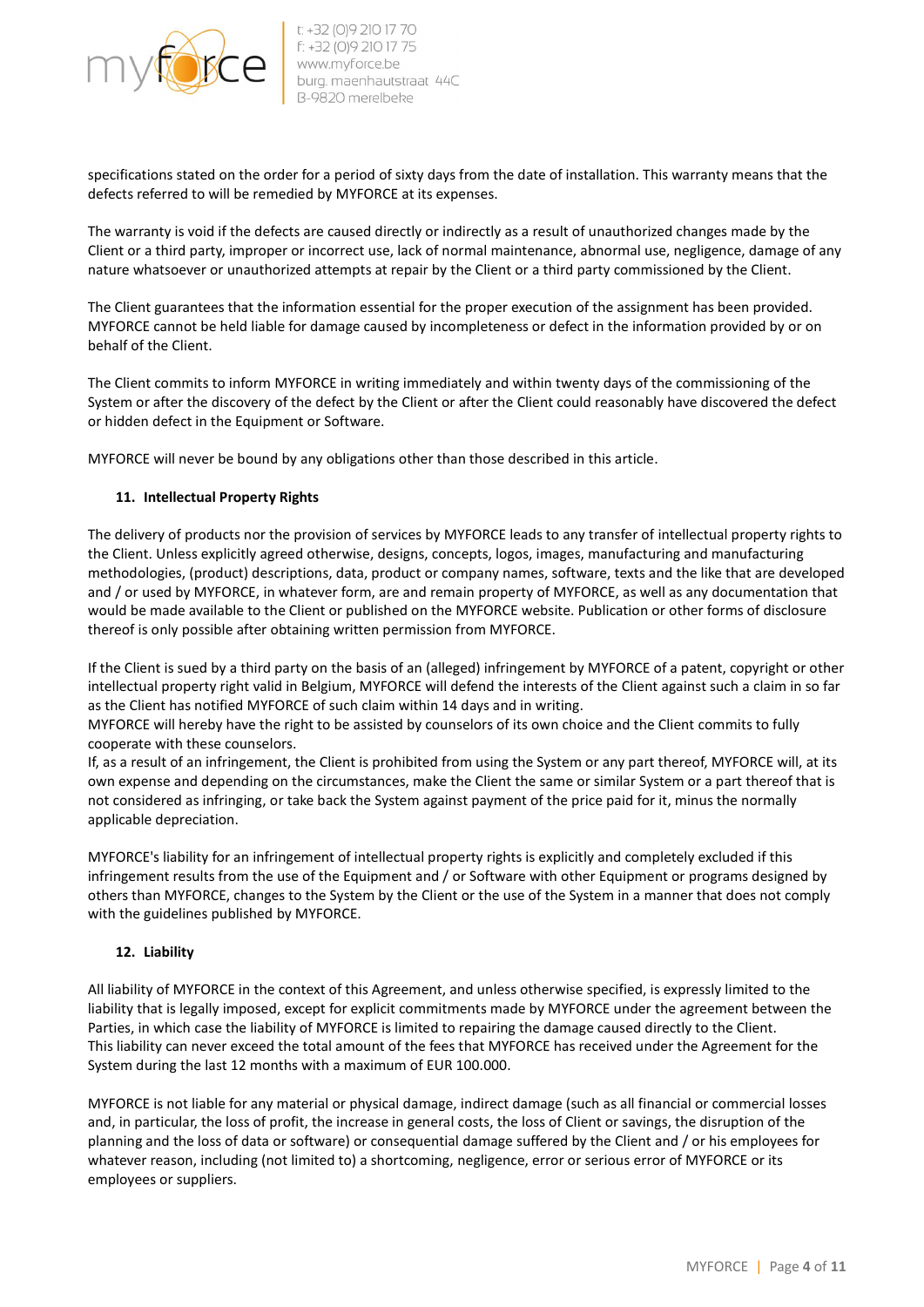

MYFORCE is neither liable for damage caused directly or indirectly by an (other) act of the Client, his employees or a third party, regardless of whether these are caused by an error or negligence, for example (not exhaustively) as a result of a design, setting or manufacturing error to the System or due to non-compliance with the guidelines published by MYFORCE or due to the use of the System for purposes other than those for which the System was made.

Next to, and in addition to Article 7 of the Terms and Conditions, MYFORCE cannot be held liable for delays or defects in the performance of the agreement if these delays or defects are the result of facts or circumstances that are independent of its will, which cannot be foreseen and which cannot be avoided (force majeure), such as (not exhaustively): illness or unavailability of the executing persons, blocking of distribution or the unavailability of certain products. If MYFORCE is affected by a situation of force majeure, it will inform the Client as soon as possible.

MYFORCE disclaims all liability for damage caused by equipment, software, accessories and other products or services supplied by others than MYFORCE. MYFORCE cannot be held liable for any compensation that would be the result of a claim or complaint from a third party directed against the Client, except in case of application of this article.

The provisions of this article are without prejudice to the mandatory provisions of the Law of February 25, 1991 on Liability of Defective Products if this law applies, and to the provisions of this article and all other applicable articles also providing for the limitation or exclusion of MYFORCE's liability under this law.

## 13. Force Majeure

In the event of Force Majeure and other circumstances beyond the will of one of the Parties and in every other circumstance of such nature that, in reasonableness and fairness, compliance with the MYFORCE agreement cannot be claimed, the execution of the agreement will be postponed, or, if such postponement has lasted for six months, it can be terminated by a registered letter. In case of partially fulfillment by MYFORCE, the Client will have to pay for the part of the total price representing the fulfilled performances.

### 14. Maintenance

Maintenance of the Equipment as well as the Software is done by MYFORCE on the basis of a separate maintenance agreement between both Parties. The maintenance carried out does not give any entitlement to warranty except in the case of an explicitly deviating and written agreement.

### 15. Termination of the Agreement

If one of the two Parties fails to fulfill one of the commitments towards the other Party more than thirty days after the notice of default sent by registered letter by the other Party or if one of the Parties is in a state of apparent inability or requests delay of payment or is subject to bankruptcy, judicial settlement, liquidation or any other similar procedure, the other Party has the right to terminate the Agreement immediately and without notice or legal intervention, without prejudice to all other rights granted by this Agreement and by law.

### 16. Confidentiality and personal data

All information exchanged between MYFORCE and the Client with regard to these Terms and Conditions and the related Agreements will be treated in strict confidence, will not be shared with third parties who are not involved in the implementation and will be used exclusively for the purposes of this Agreement.

MYFORCE undertakes to maintain strict confidentiality with regard to the information received from and about the Client, his employees and any third parties involved.

By placing an order, the Client gives his explicit permission to MYFORCE to process his personal data in regard to the execution of the agreement. In addition, the data provided can also be used for client management, the newsletter, advertising or marketing purposes and statistical information collection about MYFORCE clients.

As the data controller of this processing, MYFORCE respects the General Data Protection Regulation of 24 May 2016 with regard to the protection of privacy in the processing of personal data.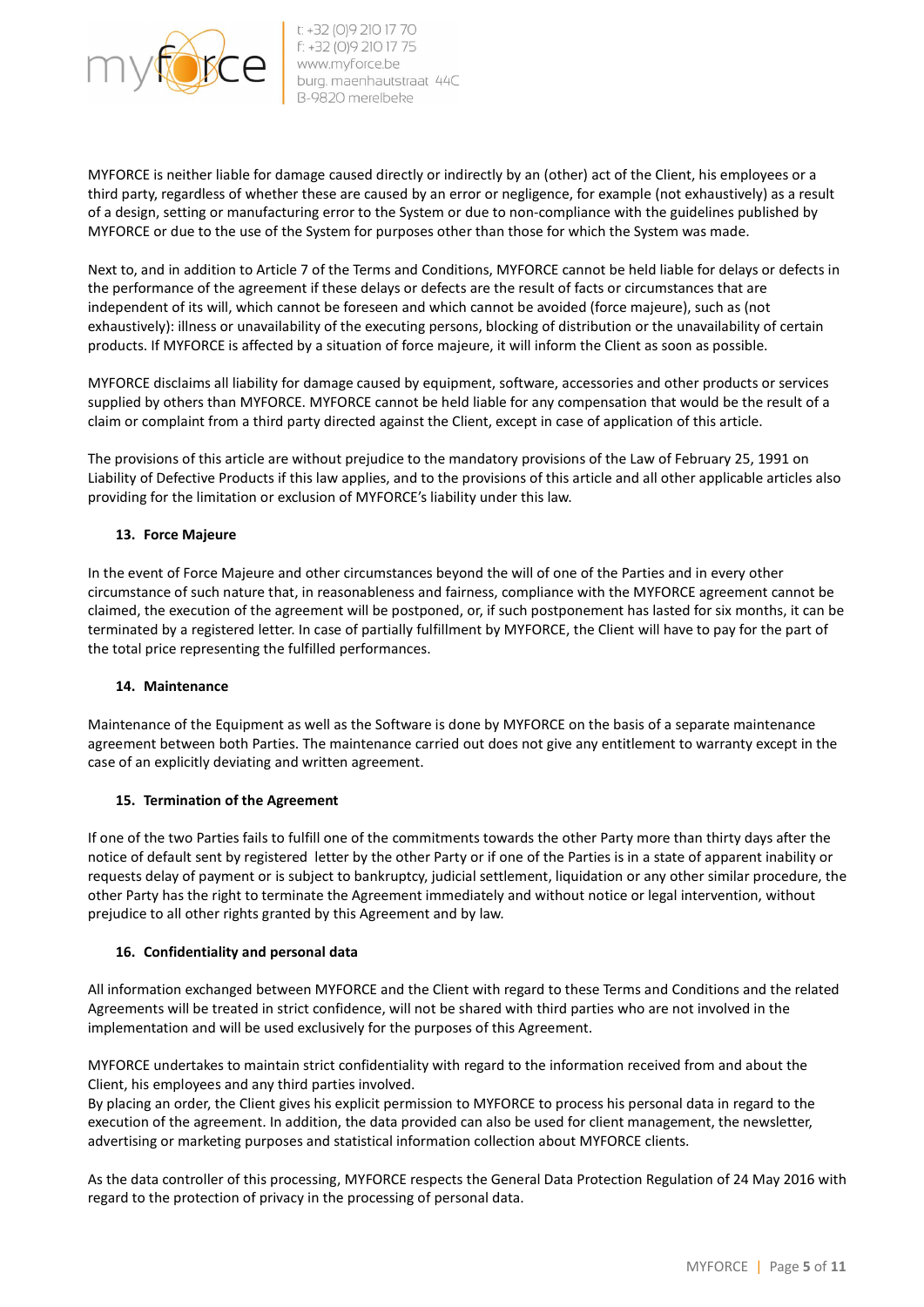

In accordance with this Regulation, the Client has a legal right to inspect and correct his personal data, as well as the right to have his data completely removed. To this end, the Client must submit a written, dated and signed request to MYFORCE, with proof of his identity (copy of identity card).

All personal data obtained and processed will be treated confidentially and will not be passed on to third parties for commercial purposes.

For more information about its privacy policy, MYFORCE refers to its privacy statement, available on the website.

### 17. Final Provisions

These Terms and Conditions, including annexes and attachments, contain everything that has been agreed between both Parties. Changes and additions are only binding if they have been agreed in writing. The nihility of any provision of these Terms and Conditions will not have any influence on the validity of the other provisions and will not lead to the nihility of these other provisions. The non-claiming of a right or the non-application of a sanction by MYFORCE in no way implies a waiver of rights.

#### 18. Applicable Law and Competent Courts

The genesis, implementation and interpretation of these Terms and Conditions or of the Agreement between MYFORCE and the Client will be interpreted in accordance with the applicable Belgian law.

In case of disputes, the courts of Leuven are competent, subject to MYFORCE's right to sue the Client in the court of the Client's registered office.

| <b>MYFORCE</b> |  |
|----------------|--|
|                |  |
|                |  |
|                |  |
|                |  |
|                |  |
|                |  |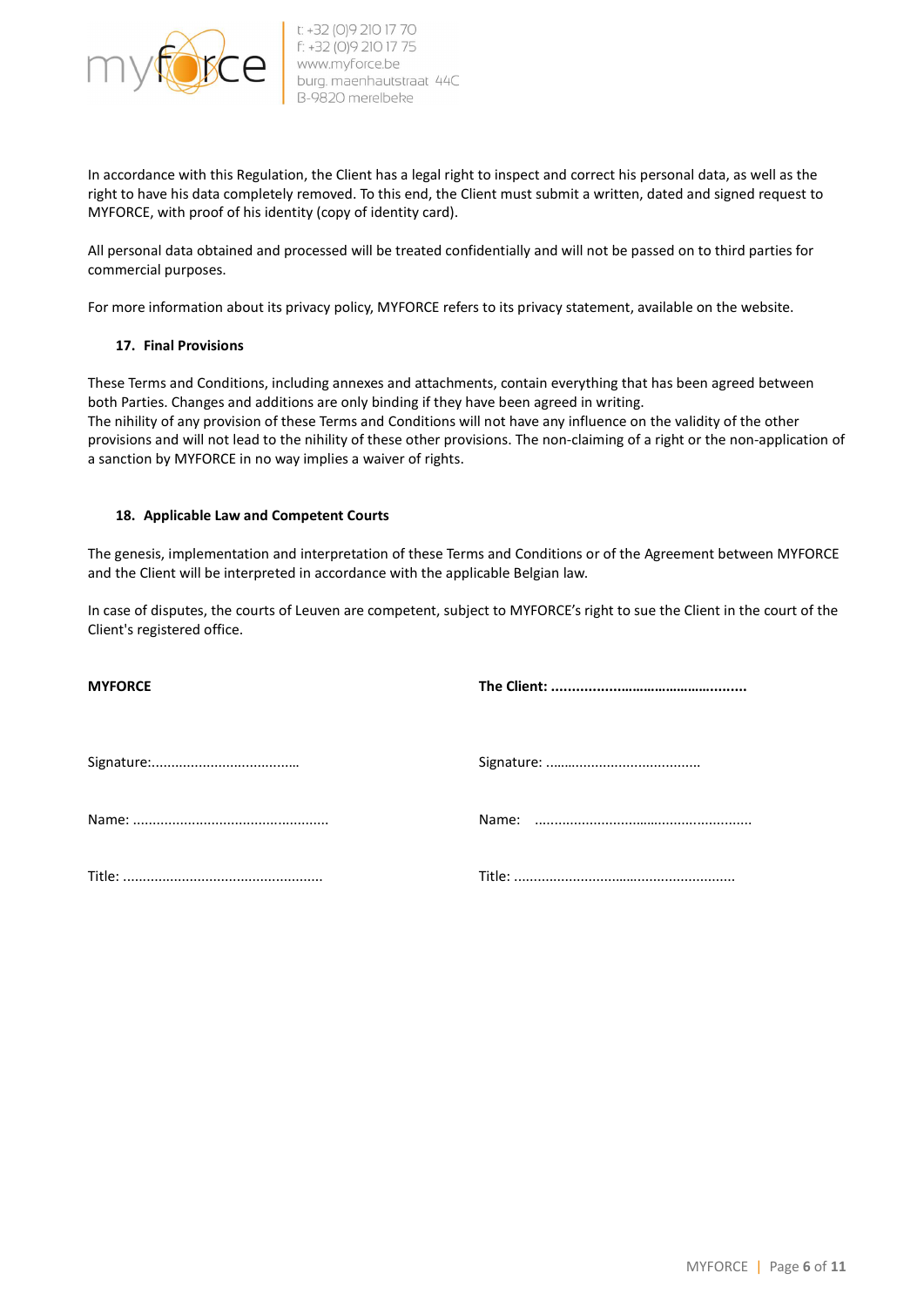

 $\Gamma$  +32 (0)9 210 17 70 f: +32 (0)9 210 17 75 www.myforce.be burg. maenhautstraat 44C

## SCHEDULE 2: SUPPORT AND MAINTENANCE

#### 1. Definitions

"Fault": means any defect, bug or error in the Licensed Applications which prevents the Licensed Applications from operating in accordance with the relevant Documentation and/or this Schedule (Support and Maintenance).

"First Level Support": initial support and maintenance services including the receipt of incoming calls, emails and Fault logs, online collection of basic information (e.g. problem details, error codes, impact, actions taken by the Customer), simple diagnostics and if appropriate application of non-complex, standard remedial action.

"Maintenance Release": release of the Licensed Applications that corrects faults, adds functionality or otherwise amends or upgrades the Licensed Applications, but which does not constitute a New Version.

"Modification": any Maintenance Release or New Version that is acquired by the Customer.

"New Version": any new version of the Licensed Applications which from time to time is publicly marketed and offered for purchase by MyForce in the course of its normal business, being a version which contains such significant differences from the previous versions as to be generally accepted in the marketplace as constituting a new product.

"Non-Critical Fault": any reproducible Fault in the software in question other than a Severity 3 or Severity 4 Fault as defined at paragraph 4.1.

"Infrastructure": any computer hardware, firmware, software and communications infrastructure.

"Optional Services": any additional services agreed between the parties, including (i) survey scripting (delivery of a survey file to the Customer) (ii) survey hosting (putting a survey on our production platform) (iii) survey analysis (creating report tables from a survey data file) (iv) training (on site or at MyForce's offices) and (v) custom feature development.

"Response Time": in relation to a reported Fault, the amount of time taken for MyForce to contact the Customer from the time the relevant Ticket is raised until the time that MyForce responds to the Customer as more particularly set out in the table at paragraph 4.1.

"Second Level Support": support & maintenance services other than First Level Support such as advanced diagnostics and problem solving, problem management, software workaround and software solution provision.

"Supported Software": has the meaning set out at paragraph 2.1.

"Target Resolution Time": the amount of time within which MyForce (or the relevant Third Party Software provider as applicable) aims to resolve a particular Fault or deploy a work-around solution. The Target Resolution Time is measured from the time when the relevant Ticket is raised until the time the Fault has been resolved or the work-around solution is complete. Estimated guideline Target Resolutions Times are set out in the table at paragraph 4.1.

"Ticket": a support ticket that describes a request for support or a Fault and that is opened using MyForce's online support platform.

### 2. Supported Software

2.1 MyForce shall provide the support services described at paragraph 3 below ("Support Services") in respect of the Licensed Applications and in accordance with the Agreement.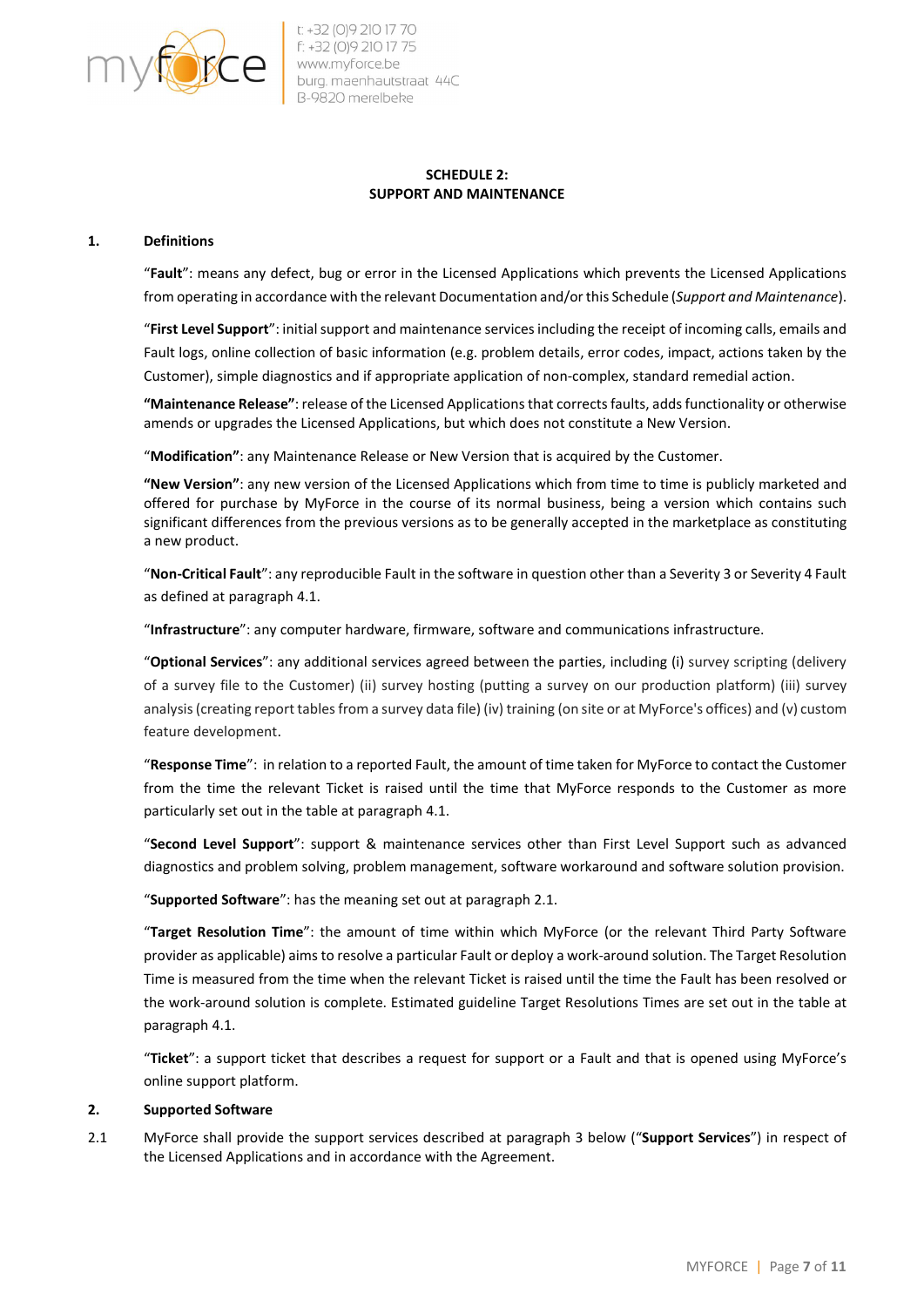

2.2 MyForce will provide First Level Support and Second Level Support in relation to the Licensed Applications save that in respect of Faults relating to Third Party Software (if any provided) First Level Support and/or Second Level Support may be provided by the Third Party Software provider on behalf of MyForce. In such circumstances support will be provided in accordance with the support and maintenance procedures (including support hours, support locations, severity levels and response and resolution times) determined by the Third Party Software provider and the provisions of this Schedule shall not apply. MyForce will ensure the Customer is made aware of such support and maintenance procedures in a timely manner.

### 3. Support Services

- 3.1 Support will be available Monday to Friday (excluding public holidays in the country where the MyForce support team is located) from  $09:00 - 18.00$  (CET) ("Support Hours").
- 3.2 Support will be provided from the MyForce office in Merelbeke.
- 3.3 The Support Services shall comprise:
	- (a) An online help desk and telephone support to provide first-line technical support to users of the Supported Software to assist with general enquiries in connection with the Supported Software; and
	- (b) Remote diagnosis and, where possible, correction of faults using software management software, more specifically to correct errors, bugs and failures of the Supported Software, deliver resulting Maintenance Releases to the Customer for the Customer to install on its Infrastructure and carry out testing.
- 3.4 For the avoidance of doubt, the Support Services shall not include carrying out, testing or in any other way supporting the installation of the Licensed Applications or any modifications thereof on the Customer's Infrastructure.
- 3.5 Unless agreed otherwise as part of any Optional Services selected by the Customer, it shall be the Customer's entire responsibility to ensure that all users are appropriately trained on how to use the Licensed Applications in accordance with MyForce's instructions and to bear any costs associated with such training.
- 3.6 The Customer may from time to time request MyForce to supply Optional Services at rates to be agreed between the parties. MyForce shall use its reasonable endeavours to comply with the Customer's request, but the Customer acknowledges that MyForce's ability to supply the Optional Services shall depend on the availability of appropriate resources at the time in question.
- 3.7 Any agreed Optional Services and related fees shall be set out in an Order Form executed in writing between the parties.

#### 4. Severity Levels

4.1 MyForce will resolve all Faults in respect of the Licensed Applications according to the Severity Levels set out in the table below. Severity Levels shall be as determined by MyForce its entire discretion and will be based upon the information provided at the time the Ticket is raised. If the Customer is not satisfied by MyForce's classification of the Severity Level, then the Customer should discuss the matter with MyForce's Head of Support.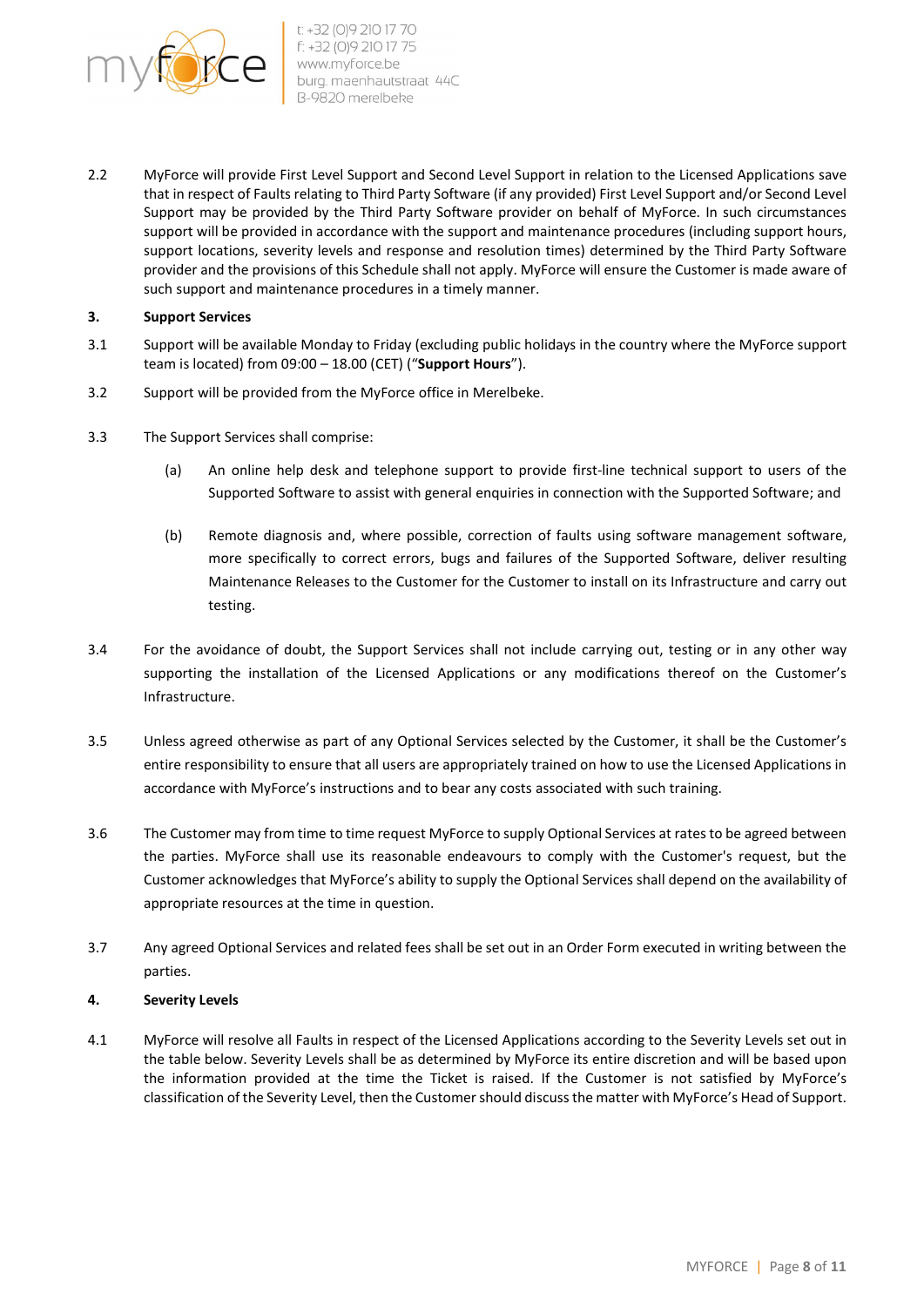

| <b>Severity Level</b>                                                                                                                  | <b>Business Impact/Description</b>                                                                                                                                                                                                                                                                                                                                                                                                                                                                        | Response<br><b>Time</b> | <b>Target</b><br><b>Resolution</b><br>Time |
|----------------------------------------------------------------------------------------------------------------------------------------|-----------------------------------------------------------------------------------------------------------------------------------------------------------------------------------------------------------------------------------------------------------------------------------------------------------------------------------------------------------------------------------------------------------------------------------------------------------------------------------------------------------|-------------------------|--------------------------------------------|
| Severity 1<br>(Normal: Normal<br>Support issue)                                                                                        | Minor anomalies in the software operation which have<br>no discernible impact on the customer's operations,<br>and/or routine customer requests concerning the<br>operation or features of the software or its<br>documentation.<br>E.g.: Need for operational assistance or advice<br>Request for a user license access code                                                                                                                                                                             | [24 business<br>hours]  | [10 business<br>days]                      |
| Severity 2 (High<br>Priority: Request<br>high priority<br>support action<br>due to non-<br>critical software<br>operational<br>impact) | Software functionality is limited to some degree.<br>However, the loss of functionality has only minimal<br>impact on the customer's operations, it does not<br>prevent the usage of the software or a work-around<br>solution exists which minimizes the operational impact<br>of the problem.<br>E.g.: Occasional system problem<br>Issues with scripting or data processing or data<br>manipulation environment (when using CTScript or<br>Orbit, for example)<br>Monitoring issues or isolated issues | [12 business<br>hours]  | [10 business<br>days]                      |
| Severity 3<br>(Urgent: Request)<br>urgent action<br>due to critical<br>software<br>operational<br>impact)                              | A major function in the normal operation of the<br>software has become unusable or there is intermittent<br>failure. Software functionality is limited to the degree<br>that critical business processes are impacted, and a<br>workaround solution is not readily available.<br>E.g.: Loss of some functionality. Moderate degradation<br>in performance or functionality                                                                                                                                | [12 business<br>hoursl  | [5 business<br>days]                       |
| <b>Severity 4</b><br>(Immediate:<br>Request<br>immediate<br>action due to<br>severe                                                    | Software environment defect causes complete loss of<br>service and business cannot continue. The outage<br>terminates the operation of the software, or a major<br>function of normal operation has become unusable and<br>there is no work around available.                                                                                                                                                                                                                                             | [5 business<br>hours]   | [3 business<br>days]                       |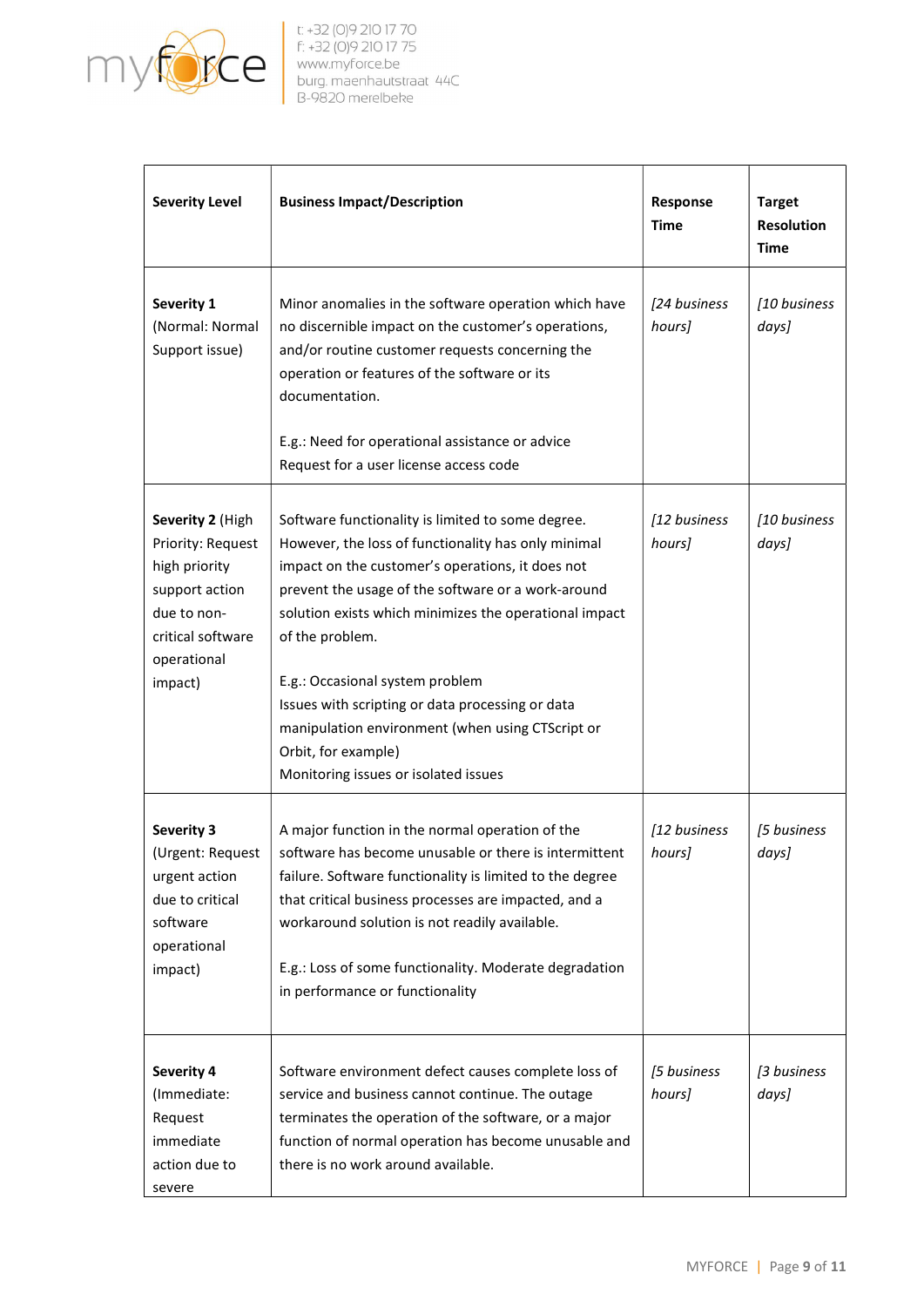

| operational<br>impact (loss of<br>system<br>availability)) | E.g.: Software crashes repeatedly: critical functionality<br>is not available or the application cannot continue<br>because a vital feature is not functioning<br>System hangs indefinitely or there is severe<br>performance degradation, causing unreasonable wait<br>times for resources or a response as if the system is<br>hanging |  |  |
|------------------------------------------------------------|------------------------------------------------------------------------------------------------------------------------------------------------------------------------------------------------------------------------------------------------------------------------------------------------------------------------------------------|--|--|
|------------------------------------------------------------|------------------------------------------------------------------------------------------------------------------------------------------------------------------------------------------------------------------------------------------------------------------------------------------------------------------------------------------|--|--|

### 5. Fault Reporting and Resolution Procedures

- 5.1 The procedure for reporting and resolving a Fault are as set out below.
- 5.2 To report a Fault, the individual logging the Fault must:
	- (a) be authorised to use the Licensed Applications under the Agreement and have previously completed training as instructed by MyForce in relation to use of MyForce's online support platform;
	- (b) log the Fault on MyForce's online support platform in accordance with any instructions provided by MyForce from time to time. This will cause a Ticket to be opened and an automated response will be sent within 2 Business Hours to confirm the Fault has been logged.
- 5.3 Once the Fault has been reported, MyForce will:
	- (a) determine the Severity Level applicable to the Fault and confirm this to the Customer;
	- (b) use all reasonable endeavours to respond within the Response Time in accordance with the table at paragraph 4.1 above;
	- (c) provide an estimate of the Target Resolution Time to the Customer;
	- (d) assign resources to correct the Fault within the Target Resolution Time and will keep the Customer informed of its progress, including the steps taken and expected time for resolution. Whilst MyForce will use commercially reasonable endeavours to correct any Fault within the Target Resolution Time provided, and in any event in an expeditious manner, the Customer acknowledges that the attainment of such Target Resolution Time will depend on the amount of development work required in relation to the particular Fault.
- 5.4 General questions about software usage which are not Faults falling within the Severity Level classifications set in the table at paragraph 4.1, may be submitted in accordance with paragraph 5.1. However MyForce does not guarantee a response to such questions within any particular time frame.
- 5.5 MyForce may in its entire discretion opt to provide a suitable workaround solution rather than correcting the Fault to enable the Customer's continued use of the Licensed Applications or to enable use that is as close to normal as is possible under the prevailing circumstances.
- 5.6 Where a Non-Critical Fault is to be corrected in a forthcoming Modification, then for a reasonable period before the issue of such Modification, the Supplier may in its entire discretion decline to provide assistance in respect of that Non-Critical Fault.
- 5.7 MyForce shall be under no obligation to provide Support Services in respect of:
	- (a) problems resulting from any modifications or customisation of the Licensed Applications not made by or authorised in writing by MyForce;
	- (b) any software other than the Licensed Applications;
	- (c) incorrect or unauthorised use of the Licensed Applications or operator error where these are defined